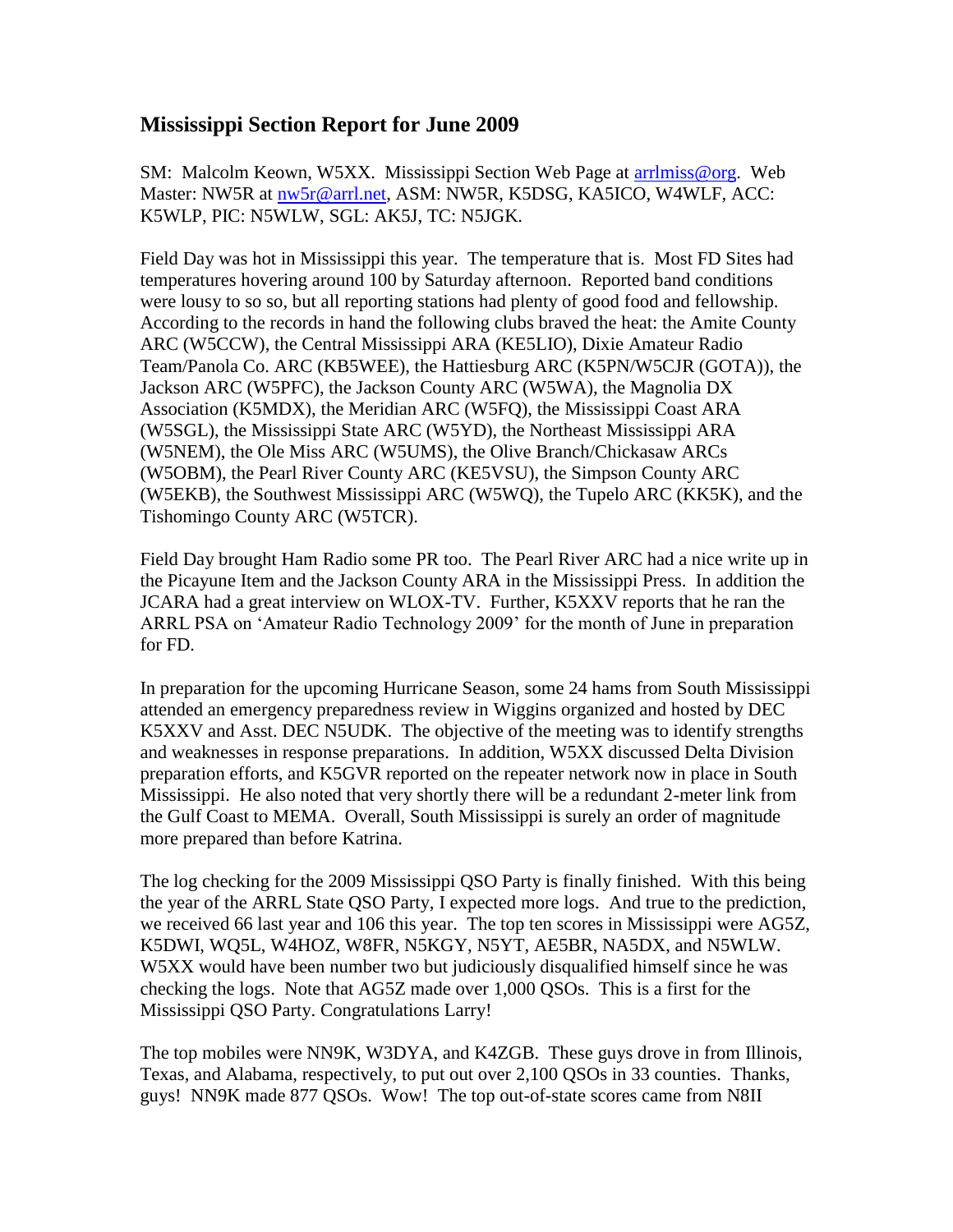(WVa), NT2A (NY), W8WVU (MI), K9EN (IL), and W7GVE (AZ). N8II had 120 Mississippi QSOs! This year there were 105 Mississippi Stations on the air in 63 of the 82 counties. Good Show!

Results will be sent out by email since they are several pages long (save that postage!) and the certificates will follow by snail mail for the certificate winners.

More bad weather moved across Northwest Mississippi on June 12. ECs KB0ZTX and KD5VMV report that shortly after 5 PM straight line winds in excess of 80 mph moved through the area causing excessive tree, home, and power grid damage. In addition an F2 tornado touched down in central Desoto County. The rotating wall cloud passed directly over KD5VMV and, in addition, two funnels touched down east of Highway 78 that were reported by KE5BVL. The ARES Net was activated and helped with spotting, public welfare assistance, and initial damage report. Those participating were N5UOV, KE5NBD, KE5MXY, K5OMC, KE5EOR, KE5EOQ, KB0ZTX, KD5VMV, KD5CKP, KE5BVL, W5LJD, N5PYQ, KE5BXL, W9IK, KE5WKF, KI4OTF, KB4MU, and KB4UUM. The next day damage assistance was provided for the DeSoto County EMA in that over 1500 structures were impacted. Those helping in this effort were N5UOV, KE5NBD, KE5MXY, K5OMC, KE5EOR, KE5EOQ, KB0ZTX, KD5VMV, KD5CKP, N5PYQ, WA4ETE, KA5WGF, KE5NBC, KD5ALE, KB5LIN, and W9IK.

600M DXer W5THT reports that he has now logged 5,053 hours of test beacon signals on 505 KHz. Although Pat continues to heat up the trees and his house each night with his 600M linear (maybe that's why we having all of these 100 degree days), conditions are not great in the summer. When static levels are low, he can be heard in Northern Ohio.

EC WX5N reports that the Tishomingo County ARES held its SET as the result of the County EMA Director conducting a tornado drill near the community of Paden. After deploying the EMCOMM Trailer to the staging area, WX5N and KB5VML gathered reports and passed them back to NCSs KB5ROC and KE5TQG at the staging area. Also participating were the Mississippi DHS, the Red Cross, and Tishomingo County 911.

Welcome to new Mississippi hams: KF5BJL, Rosita – Lumberton; KF5BJN, Aaron – Gulfport; KF5BJO, Charles – Perkinston; KF5BJP, Thomas – Lumberton; KF5BKC, Robert – Meridian; KF5BLP, Curtis – Hattiesburg; KF5BLQ, Mary – Hattiesburg; KF5BLR, Roderick – Hattiesburg; KF5BMP, Salvatore – Hattiesburg; KF5BMR, William – Ocean Springs; KF5BNB, Ed – Saltillo; KF5BPF, Matthew – Caledonia; KF5BPH, Lisa – Brandon; KF5BPW, Geoffrey – Saltillo; KF5BPX, Courtney – Tupelo; KF5BFY, Jeffrey – New Albany; KF5BTG, Charlie – Como; KF5BTH, Raborn – Como; KF5BTI, Michael – Horn Lake; KF5BTK, Josephina – Southaven; KF5BXH, Benjamin – Hattiesburg; KF5BXI, Cyrus – Hattiesburg; KF5BXJ, Kenneth – Hattiesburg; KF5BYH, Bernard – Ocean Springs; KF5BYP, Curtis – Brookhaven; KF5BYQ, Galyn – McComb; and KF5BYR, Craig – Brookhaven.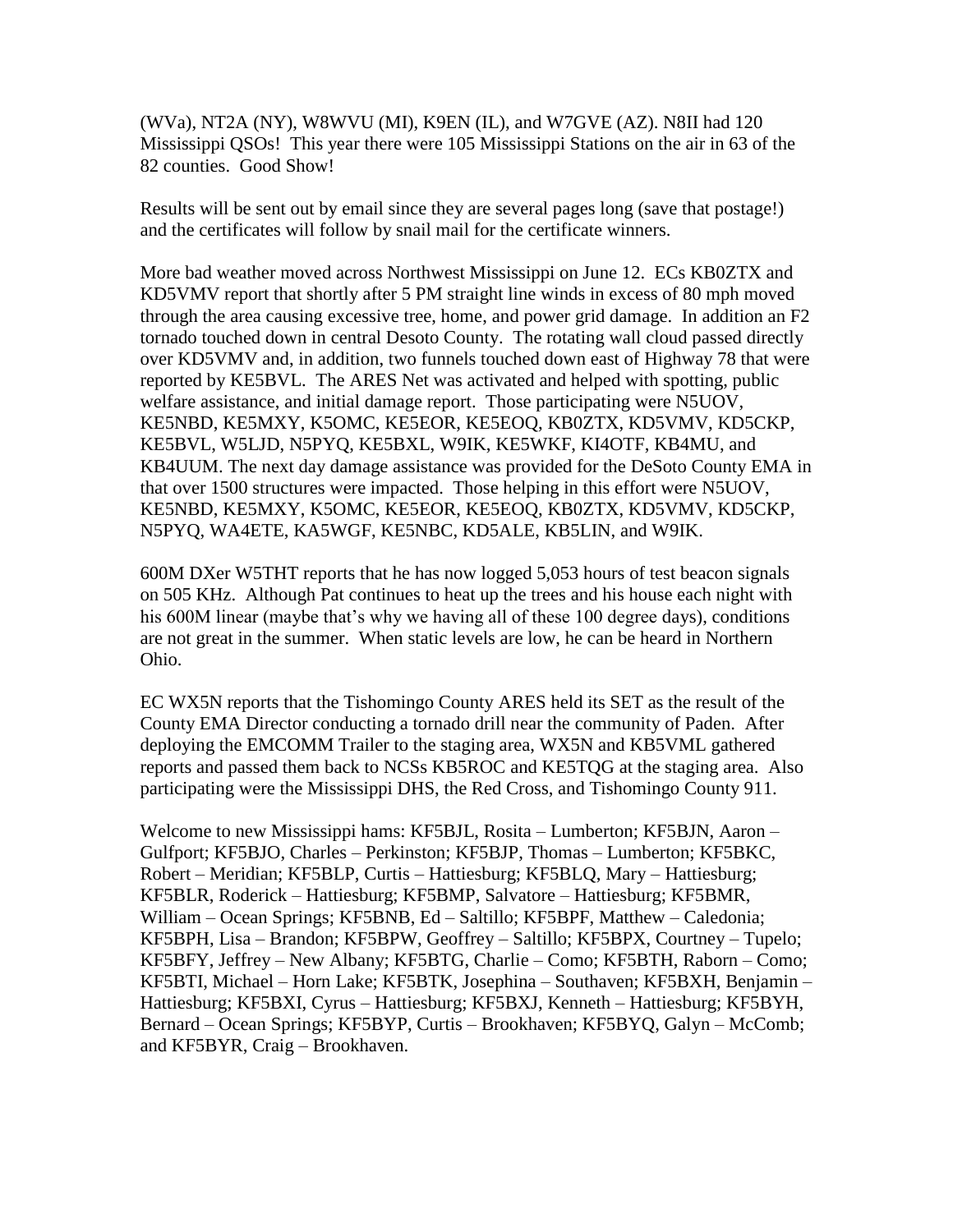Also welcome to new ARRL Members: KF5ATW – Baldwyn; KF5ATX – Blue Springs; KM5BJ – Belden; KH7DC – Biloxi; K5DXE – Ripley; WA5MTW – Escatawpa; KE5MWD – Petal; KE5TQG – Tishomingo; KI5WI – Booneville; AD5XK – Picayune; and N4YQP – Pontotoc. ARRL Membership in Mississippi remains steady at 1027.

Welcome to AE5CY as EC for Lawrence County and K5PJM for Amite County.

Congratulations to the following on their upgrades: KF5AMI – Vancleave; KF5ATY – Tupelo; KF5BAI – Laurel; KF5BAJ – Laurel; KC5GMO – Tupelo; KE5JLD – Como; KE5NSI – Perkinston; KE5YEH – Sumrall; and KE5ZWD – Biloxi.

DEC/EC Monthly Reports: KC5EAK (Pearl River), WB5GUD (Newton), KD5GWM (Lauderdale/Clarke), K5MOZ (Jackson), WX5N (Prentiss and Tishomingo), KD5VMV (DeSoto), K5XXV (Gulf Coast), and KB0ZTX (Marshall).

Club Newsletter/Reports: Hattiesburg ARC (AC5E), Meridian ARC (W5MAV), MCARA (W5JDH), Northeast Mississippi ARA (KB5NMB), Pearl River ARC (N5WLW), and Vicksburg ARC (W5WAF).

Regret to report the passing of KJ5EI of Meridian, WB5SDI of Tishomingo, and WA5NIL of Terry.

In addition, I note with regret the passing of Jim, KB5W, one of the real movers and shakers in the National Traffic System. Jim, who apparently never owned a microphone that worked very long, was for many years Chair of the Central Area Net, and Manager of both RN5 and the Mississippi CW Net. What most folks don't know was that Jim was a decorated Marine Viet Nam war veteran receiving a Silver Star for gallantry while conducting operations behind enemy lines to destroy Viet Cong communications centers. He prided himself in never having lost a man under his command. Jim and his XYL will be interred at Quantico.

Net reports: sessions/QNI/QTC (Net Manager)

DRN5 60 Sessions, Mississippi 100% represented by W5OXA, W5MLO, WB5ZED, W5XX, and W5CPO (WB5ZED).

MSPN 29/2452/28 (NW5R)

Magnolia Section Net 30/804/15 (K5DSG)

Jackson Co ARES Net 30/502/7 (K5MOZ)

MS Slow Net 22/41/0 (W3TWD)

Tishomingo ARC 5/138/8 (WX5N)